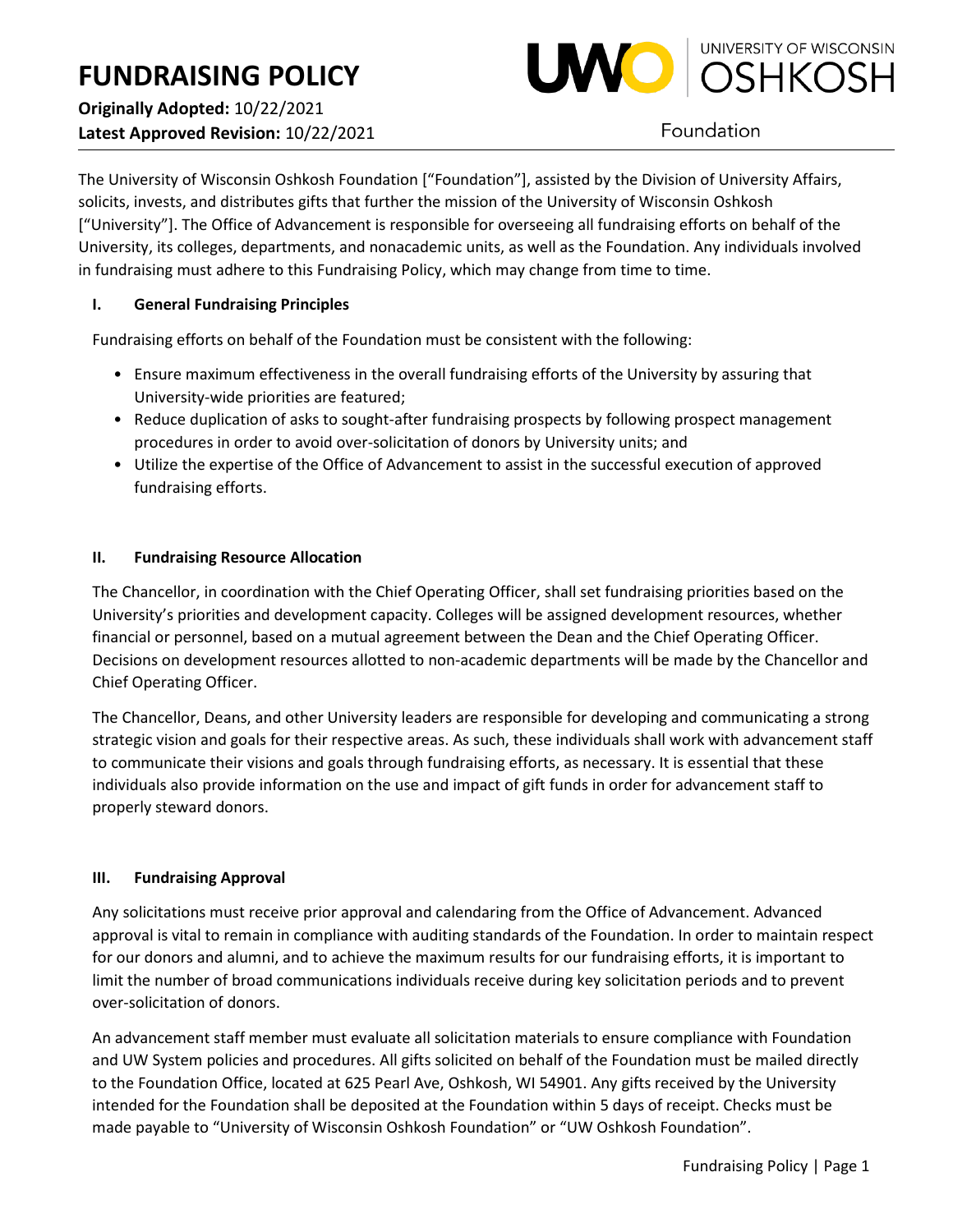Costs for fundraising activities for specific areas must be funded by the appropriate department or college. Foundation funds may be used for fundraising expenses, provided those expenses are permissible under the Fund's agreement.

### **IV. Use of the Foundation's EIN**

The Foundation's EIN (39-6076856) may be shared with donors if needed in order to facilitate their gift. Other uses of the Foundation's EIN, such as on grant applications, is prohibited without approval from the Foundation's Executive Director. Use of the Foundation's EIN by University student organizations is strictly forbidden.

### **V. Tax and Legal Advice**

Foundation and University representatives may provide donors with general information regarding benefits, limitations, and tax implications of specific gifts and gift arrangements. However, representatives shall not be considered to be offering tax or legal advice to donors. All donors shall be advised, preferably in writing, to seek their own legal and tax consultation in matters relating to their gifts, tax and estate planning.

### **VI. Non-University Fundraising Initiatives**

Fundraising activities in which the University is not the intended sole beneficiary are not typically permitted. Support of other nonprofits or charitable groups shall only be initiated from the University as a whole, where the Chancellor has determined the organization or event is important for University-wide public and community relations. No third-party fundraising relationship can exist without a Memorandum of Understanding between the University and the non-profit organization which specifically describes the condition of the donation and the details of the business relationship between the two parties.

## **VII. Prospect Tracking**

The Office of Advancement maintains a prospect tracking system which records and manages the solicitation of prospects. Assignment of prospects must be approved by the Associate Vice Chancellor of Development. Assignments shall only be approved if the individual, business, or organization is deemed to have potential to be a major donor or if they have a special affiliation to the University or Foundation.

#### *Institutional Prospects*

Individuals, businesses, or other organizations may be identified as an institutional prospect, based on their giving capacity, relationship, or broad giving interests. The Chancellor, Chief Operating Officer, or Executive Director shall take the lead on any solicitation involving an institutional prospect.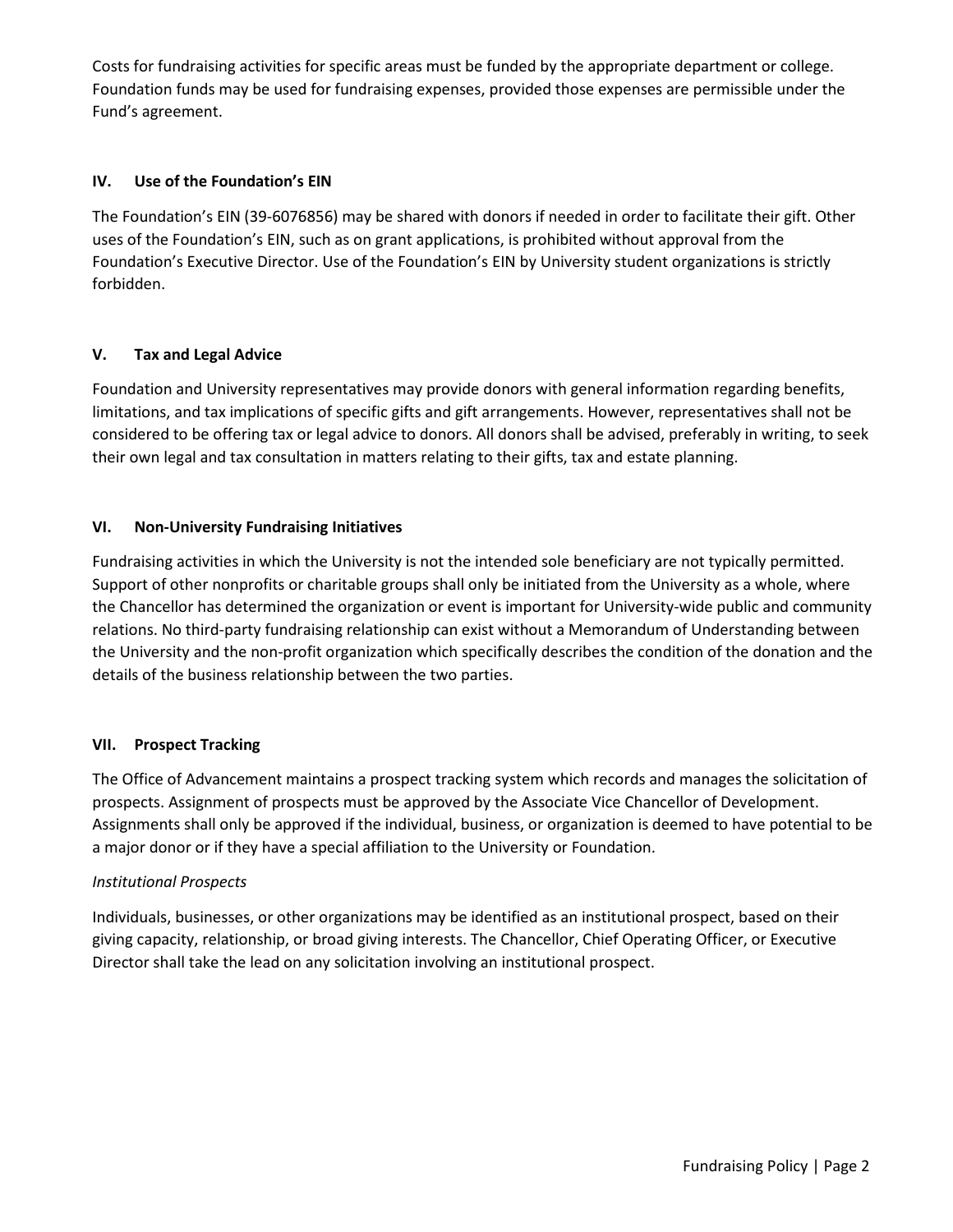#### **VIII. Recording of Donor Information**

To effectively cultivate and steward donors and alumni, it is essential that all donor interactions be recorded in the Raiser's Edge database. These actions should be entered in a timely manner to ensure quality of prospect information in the donor database. Because only advancement staff members have access to Raiser's Edge, others involved with the solicitation of donors shall submit an action report to the Associate Vice Chancellor of Development so that their interaction with the donor may be entered into the database.

#### **IX. Gift Announcements**

In order to ensure that donors' wishes in regard to gift announcements are respected, all gift announcements must run through the Office of Advancement. Gifts are not required to be announced, however, but donors of gifts of at least \$25,000 are encouraged authorize that the gift be announced, provided the donor does not wish to remain anonymous.

#### **X. Naming Rights**

The University considers the naming of a physical location on campus in honor of a living or deceased individual, corporation, foundation, or organization to be one of the highest distinctions it can bestow. In light of the importance and magnitude of this honor, acceptance of any gift which involves a proposal to name is subject to any University or UW System<sup>1</sup> naming policies in effect at the time of the gift.

All gifts that grant naming rights require a signed Memorandum of Understanding (MOU) between the donor, the Chancellor, and Foundation's Executive Director. This MOU must detail the length of time naming rights will be in effect (e.g. until the building is in need of significant renovations, requires demolition, etc.) and the conditions in which naming rights may be revoked (e.g. donor fails to fulfill agreed upon obligations, donor's actions bring discredit to the University, etc.).

Appropriate public recognition, depending on the scale and purpose of the gift, will be arranged by the Office of Advancement.

#### *A. General Gift Levels for Naming Rights*

Funding required for naming opportunities should be of a level that transforms the very nature of the project involved, enabling it to reach a new level of excellence. The Chancellor and the Foundation's Executive Director may recommend an exception to the minimum gift levels required for naming rights.

New, Renovated, or Previously Unnamed Buildings: 25% of the total construction/renovation costs

New, Renovated, or Previously Unnamed Interior Spaces:

Major Meeting or Gathering Spaces: \$200,000

Major Classroom, Lab, Conference, or Seminar Room: \$100,000

Standard Classroom: \$50,000

1. Naming of University Facilities and Lands, Regent Policy Document 19-14. https://www.wisconsin.edu/regents/policies/naming-of-university-facilities-and-lands/; Naming of University Academic Units, Regent Policy Document 4-19. https://www.wisconsin.edu/regents/policies/naming-ofuniversity-academic-units/.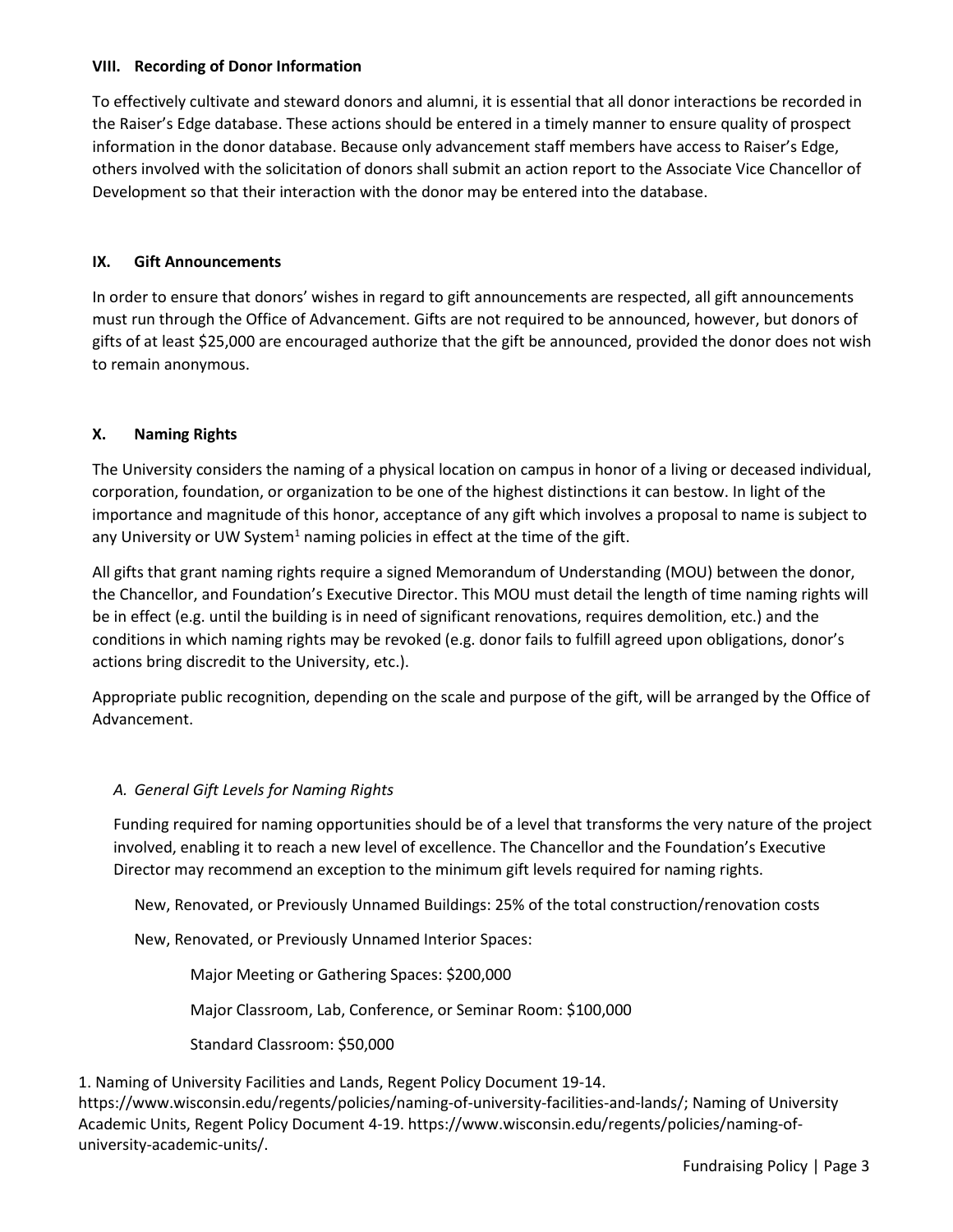College, School, or Division: \$5,000,000 endowment Department: \$2,000,000 endowment Center/Program/Institute: \$1,000,000 endowment Endowed Distinguished Chair: \$2,000,000 endowment Endowed Chair: \$1,500,000 endowment Endowed Professorship: \$1,000,000 endowment Bench or Tree \$5,000

#### **XI. Rose Legacy Society**

All donors who make estate gifts, no matter the size, to the Foundation shall be recognized as a member of the Rose Legacy Society (RLS). RLS members receive recognition on the Foundation's website, as well as in a display located in the lobby of the Culver Family Welcome Center. A donor shall be recognized as a member of the Rose Legacy Society during their lifetime if they submit a signed *Confidential Letter of Intent* Form to the Foundation. A donor's RLS status will be revoked if they do not follow through with making an estate gift.

#### **XII. Online Giving Forms**

The Office of Advancement may create online giving forms for donations for specific purposes. However, to avoid administrative burdens, online giving forms will only be created for general fundraising purposes for each College or Department, as well as specific fundraising appeals that are coordinated in partnership with the Office of Advancement.

#### **XIII. Events**

Fee-based events in which the revenue will be deposited in a Foundation fund must meet the following requirements:

- A fundraising event with a primary purpose that is philanthropic (e.g. the event's primary purpose is to raise funding for a Foundation scholarship fund) or an event organized by the Office of Alumni Relations with a primary purpose of building relationships with alumni and which expenses cannot be incurred through a University account.
- Fee-based events must receive approval from both the Foundation and the University prior to any advertisement or acceptance of payments using the Event Approval Form.
- Before any event is approved, strong consideration must be made to investment of time, effort, and expenses related to the event and the expected benefits of holding the event.
- Any events hosted by a third party must have a memorandum of understanding that clearly defines which party insures the event, with the appropriate proof of insurance.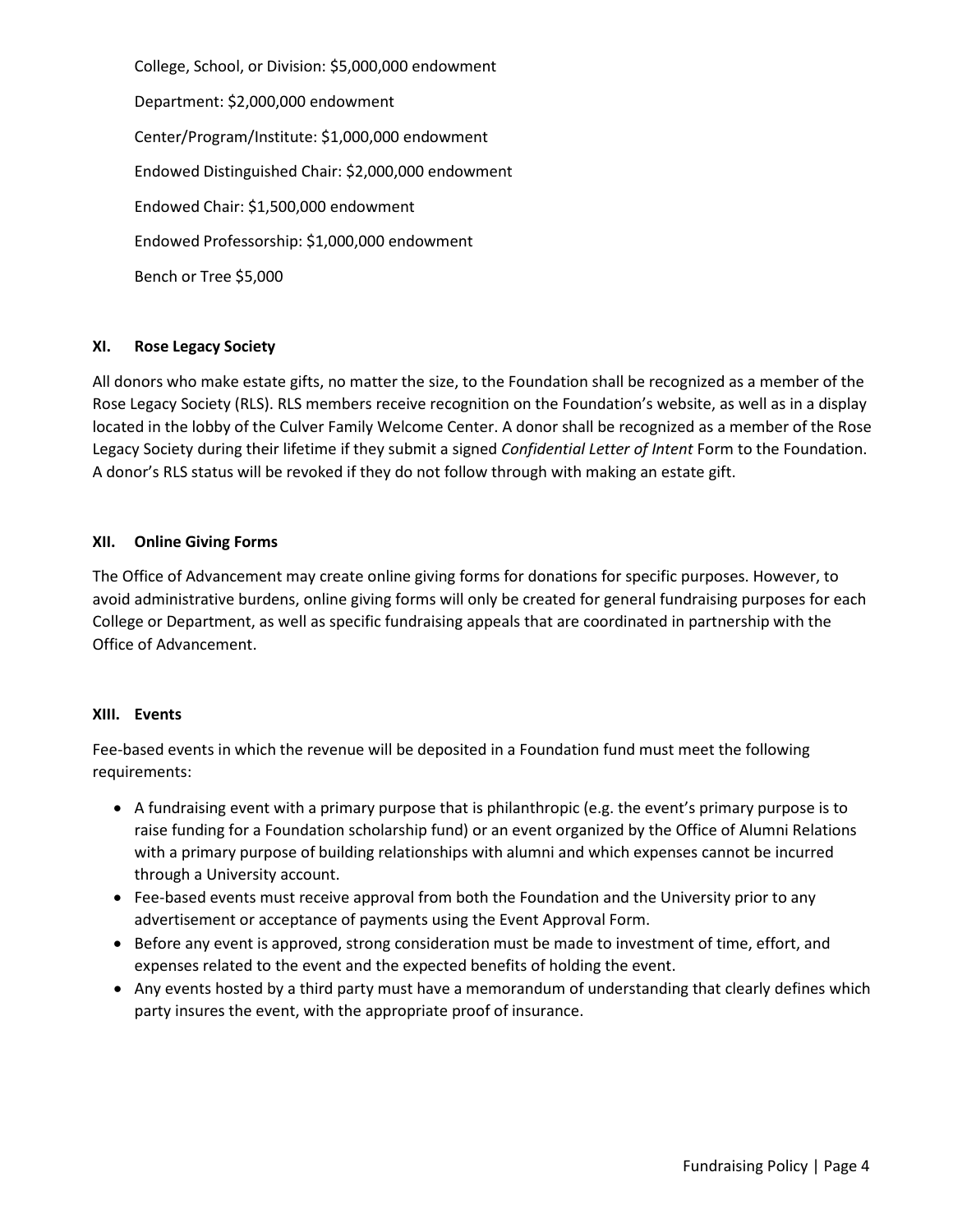The following events will not be approved to run through the Foundation and any revenue generated through such events must be deposited in a University account, with the exception of a charitable gift made payable to the Foundation from an event attendee:

- University events in which the primary focus of the event does not have a charitable purpose (e.g. career fair, academic conference, athletic tournament, athletic team banquet, award/recognition event, student trip).
- Expenses for certain events, such as student trips and recognition events, may be reimbursed by a Foundation fund. However, if attendees are required to make a registration payment, that funding cannot be accepted by the Foundation. The event shall run through a state account and a reimbursement request shall be submitted to the Foundation to cover the portion of the event not covered by registration fees or other sources, provided this is an acceptable expense under the Foundation fund agreement.

### **XIV. Sponsorships**

Individual donors, businesses, or other organizations may provide a contribution to sponsor an activity, event, or project and, in return, receive recognition on campus, at the event, or in accompanying publications. These gifts are considered to be charitable unless what the sponsor receives constitutes advertising. Advertising payments shall not be accepted by the Foundation. All sponsorship payments to be received by the Foundation must be pre-approved by the Office of Advancement.

Sponsorships must meet the criteria below to be considered fully tax-deductible and qualified for acceptance by the Foundation:

- Sponsorship was made by a person or corporation engaged in a trade or business
- The sponsor should not expect or receive a substantial benefit (2% value of sponsorship contribution) for their gift, other than promotional value including the following:
	- $\circ$  Acknowledgement of the business name, logo, and possibly contact information (i.e. phone number, address, website)
	- o Value neutral description of products or services the business provides
	- o Display or distribute free products at a sponsored activity

\*If a sponsor receives goods or services beyond promotional value, the payment qualifies as a quid pro quo contribution and must be receipted accordingly.

Sponsorships including the following benefits shall be considered advertising and shall not be accepted by the Foundation:

- Promotion of specific products or services that include the following:
	- o Messages containing qualitative or comparative advertising of a sponsor's product or services such as pricing, savings, value, etc.
	- o Endorsements
	- o Inducements to purchase, sell, or use the products or services
- Exclusive provider agreements, which limits the sale, distribution, availability or use of competing products, services, or facilities
- Payments contingent on event attendance, ratings, or public exposure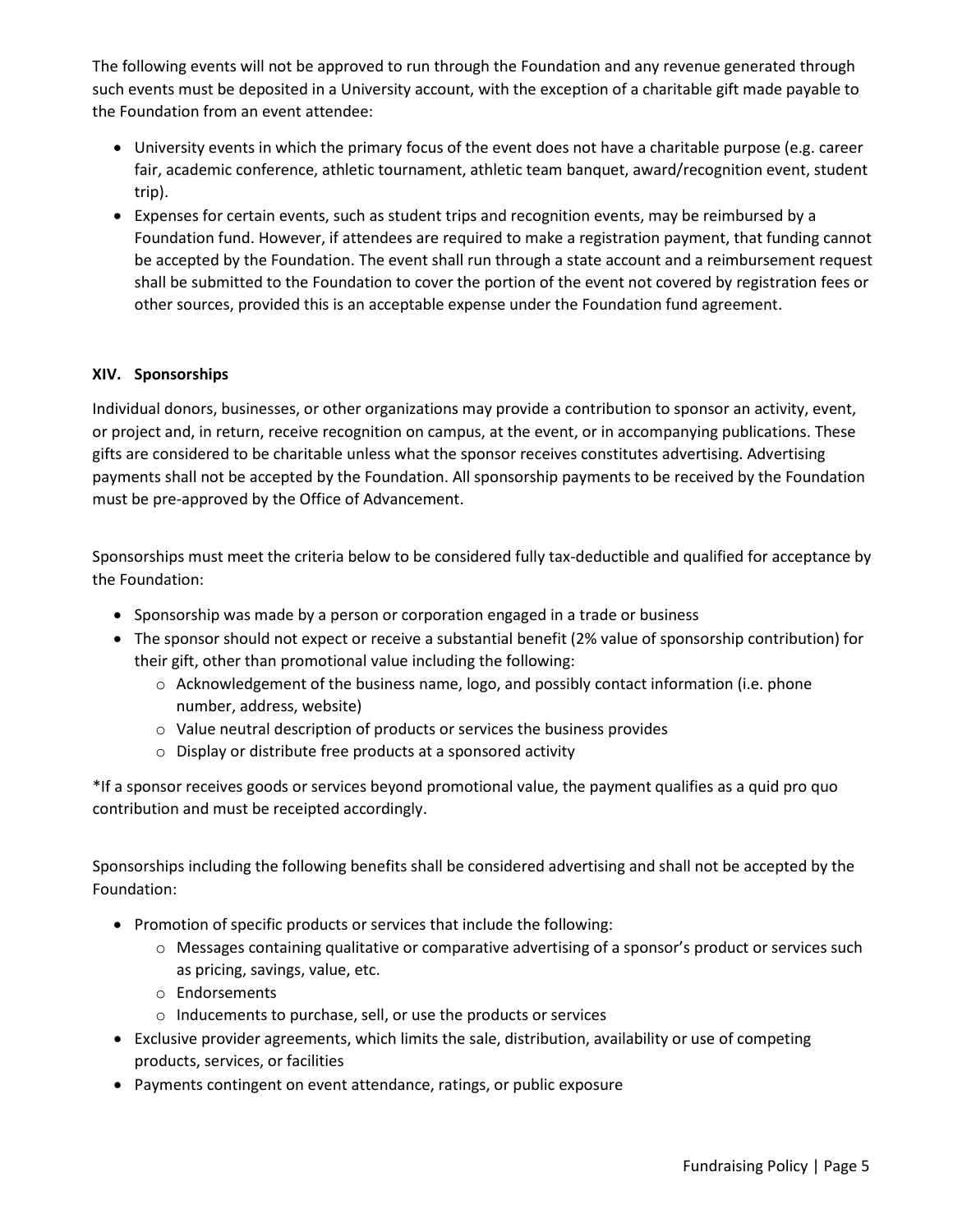#### **XV. Quid Pro Quo Contributions**

A quid pro quo contribution is a payment in which a donor receives goods or services for a portion of their contribution.2

### *A. Disclosure Requirements*

When the University or Foundation provides a good or service in exchange for a donation of more than \$75, the donor must be provided with a written disclosure documenting the fair market value (FMV) of the goods and services received and explaining that only the portion of their contribution that exceeds FMV is tax deductible. Failure to make the required disclosure may result in a penalty from the IRS. The current penalty is \$10 per contribution, not to exceed \$5,000 per fundraising event or mailing. **It is the responsibility of the department or individual putting on the event to determine the FMV and to notify the Foundation of this deduction prior to any deposits being made.**

Donors may decline any intended benefits of a contribution in order to receive a full deduction. However, the donor must decline the benefits at the time the gift is made.

### *B. Exceptions to Disclosure Requirements*

Low Cost Articles – Goods or services that have "insubstantial value" as defined by the IRS are considered fully deductible and need not be disclosed by the charitable organization. These items and amounts are adjusted annually for inflation. For calendar year 2021, these "low cost articles" are those whose FMV is not more than two percent of the donor's payment or \$113.00, whichever is less; or when the payment is at least \$56.50 and the only benefits received are token items such as mugs or calendars that bear the organization's name or logo. These token items are deemed to be "low cost articles" if their cost (as opposed to their fair market value) does not exceed \$11.30, in the aggregate, for all items received by the donor during that year.

Membership Benefits – IRS regulations specifically permit non-profits to disregard two types of benefits customarily offered to donors in exchange for membership payments:

When membership costs \$75 or less, there is no need to disclose the value of free admission to membersonly events, if the cost per person attending each event is within the limits established for "low cost articles" described above, and where the rights or privileges can be exercised frequently during the membership period.

Another membership benefit that can usually be disregarded is a newsletter or program guide, if the newsletter or program guide is not a commercial quality publication; does not have a measurable FMV; has, as its primary purpose, to inform members about the activities of the organization; and is not available to non-members by paid subscription or newsstand sales.

In the cases described above, the full amount of the payment is deductible as a gift by the donor and the organization does not have to disclose any fair market value for the item or services received.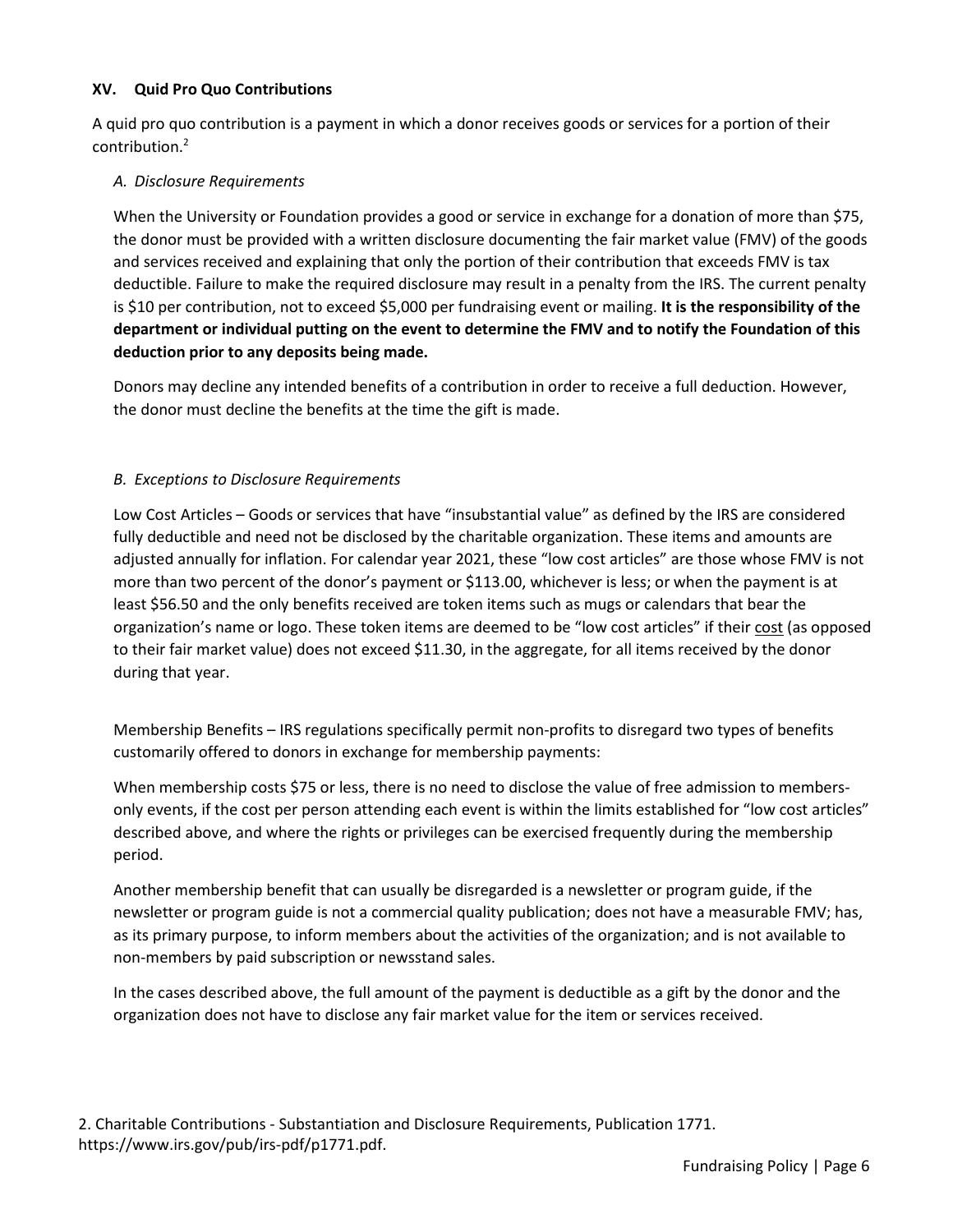### *C. Calculating Fair Market Value*

An organization may use any reasonable method to estimate the FMV of goods or services it provided to a donor, as long as it applies the method in good faith. The organization may estimate the FMV of goods or services that generally are not commercially available by using the FMV of similar or comparable goods or services. Goods or services may be similar or comparable even if they do not have the unique qualities of the goods or services being valued.

Calculating the FMV doesn't need to be exact; rather a good faith estimate is sufficient. The important thing to remember is that FMV is not the actual cost to an organization, but the estimate of the full value of benefits the person is receiving. Even if some of the benefits being received were donated or discounted, the full value of those items must be calculated into the FMV.

Event Ticket – The FMV is estimated at how much that evening would cost someone if it were not a fundraising event. If the ticket costs \$250 and includes dinner and a performance by a band, you may determine that a similar dinner would cost \$50 at a local restaurant and a ticket to see the band would cost \$100. In this case, the fair market value would be \$150, which means the tax-deductible portion would be \$100.

Raffles – Raffle tickets are not deductible. The purchaser has bought a chance to win something and the FMV of that chance is whatever was paid for the ticket.

Auctions –If there is a catalog produced and distributed to potential bidders before the auction, and the catalog or list includes the organization's estimates of FMV, then the general rule applies - the purchaser may deduct as a charitable donation the amount paid above the stated FMV of the items. However, if there is no prior notice or estimate of the value of the item, the IRS may assume that the FMV of the item is what was paid for it and none of the payment will be considered as a gift.

Goods/Services Not Commercially Available – Examples in this category include personal services performed for the donor or their family, an open bar at a golf outing, etc. To assess the FMV in those cases, you may make a good faith estimate using closely comparable items for guidance.

Celebrity Appearances – The key question here is whether the celebrity is actually doing what they are primarily famous for. For example, if a famous musician gives a concert to benefit your organization, then the FMV of the ticket is what a concert ticket would ordinarily cost to see that performer, and the donor may only deduct the portion of the purchase price that exceeds that FMV. However, if the same celebrity is merely appearing to sign autographs and is not performing, there is no FMV associated with the celebrity's appearance.

Event Sponsorship – A business agrees to be a silver sponsor for a fundraising event. The sponsorship costs \$2,500, which entitles the business to promotional rights and a table at the event. Promotional rights are considered to have no substantial benefit, but the value of a table is \$800. The business would receive a \$1,700 charitable deduction for their sponsorship payment.

## *D. Advertising the Charitable Deduction*

Other IRS regulations require organizations to disclose at the point of solicitation the fair market value of goods or services to be received during a fundraising campaign. Thus, when you send your acknowledgment/thank you letters to donors, this disclosure should not come as a surprise.